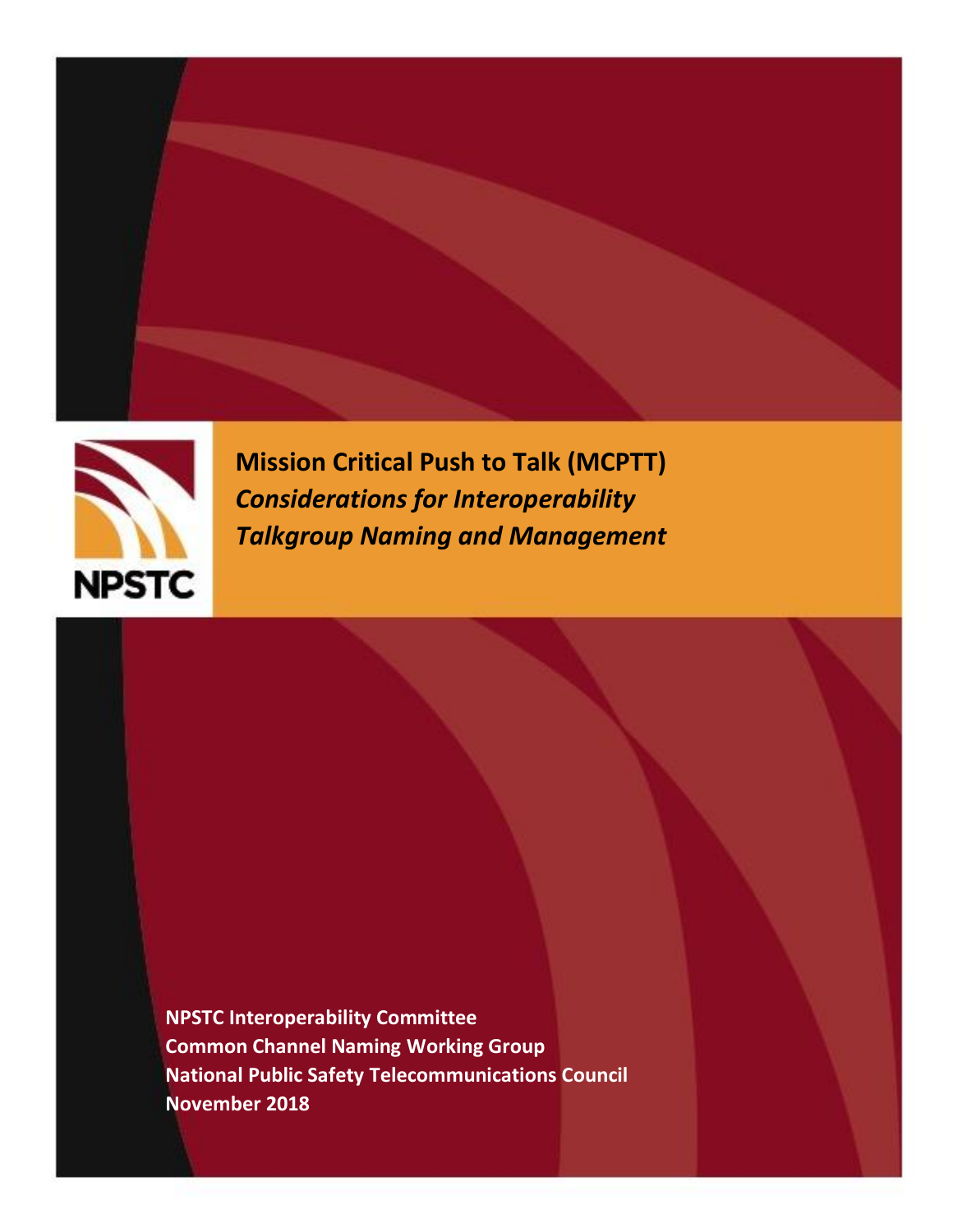#### **Contents**

|  | 2. USE OF LMR INTEROPERABILITY CHANNELS AND TALKGROUPS  5    |  |
|--|--------------------------------------------------------------|--|
|  |                                                              |  |
|  | 4. MCPTT INTEROPERABILITY TALKGROUP NAMING CONSIDERATIONS 10 |  |
|  |                                                              |  |
|  |                                                              |  |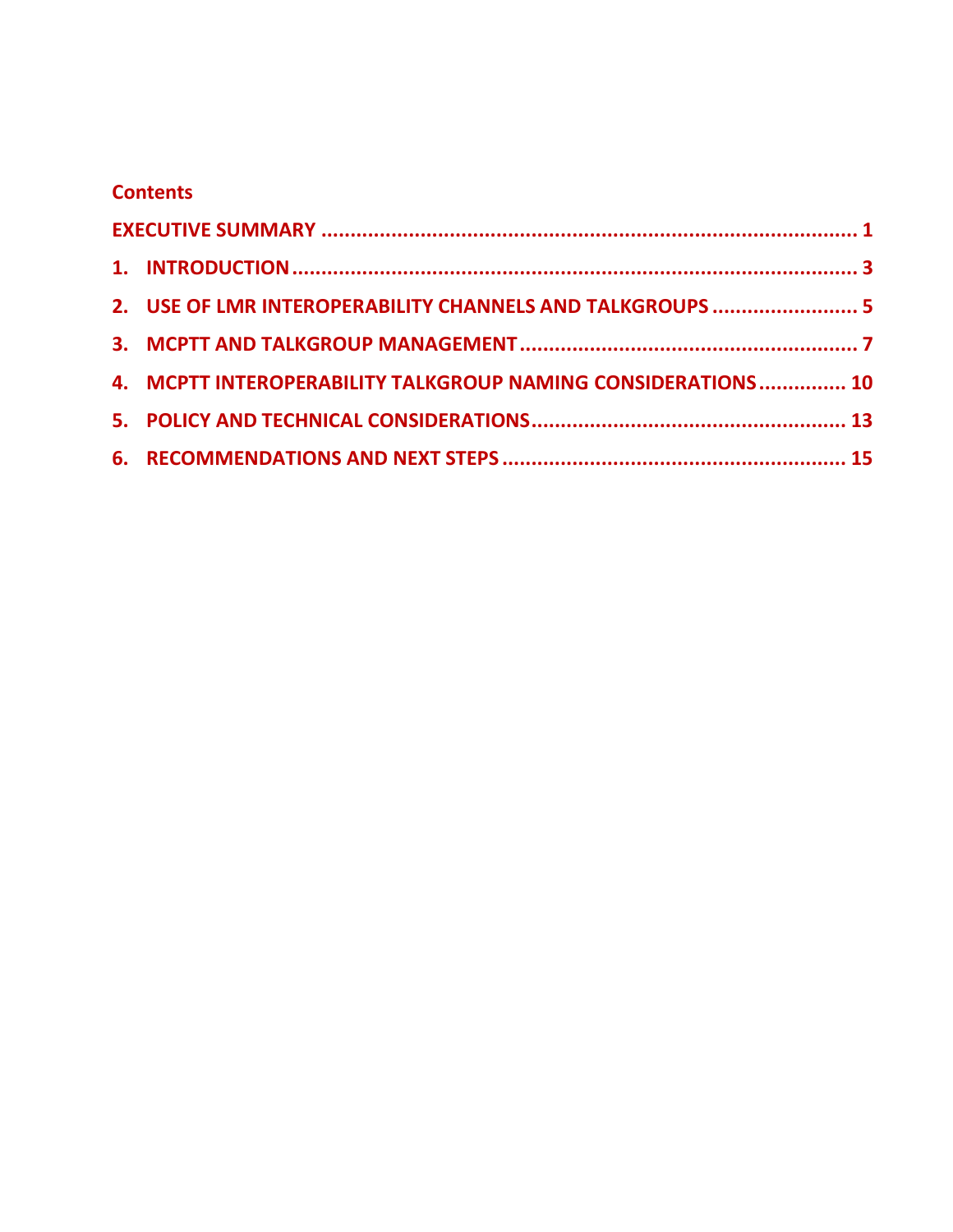#### <span id="page-2-0"></span>Executive Summary

 $\overline{a}$ 

This report is an early stage document addressing issues regarding the implementation of Mission Critical Push to Talk (MCPTT) and the management of interoperability talkgroup naming conventions. It is based on a series of assumptions regarding future MCPTT functionality while acknowledging a changing landscape as international standards continue to evolve and as technical decisions on MCPTT are finalized by the FirstNet Authority and AT&T.

This report lays out a series of nationwide considerations on how to manage MCPTT talkgroup names and seeks to stimulate conversation by local, regional, and state entities. It does not provide specific guidance because there are many unknowns regarding MCPTT features and functionality which will impact decisions on these issues.

Almost every first responder in the United States is supported by a public safety Land Mobile Radio (LMR) radio system. These networks provide public safety grade Push to Talk communications and are a cornerstone of first responder safety. LMR systems support a rich feature set of functionality and capabilities that are needed by public safety agencies.

MCPTT communications technology is evolving and promises to provide public safety with an equally rich set of features and capabilities that leverage the full extent of the Nationwide Public Safety Broadband Network (NPSBN). It is important to note that locally based LMR systems operate very differently than a nationwide MCPTT network.

The enhanced MCPTT capabilities provided by a nationwide architecture, coupled with sophisticated cellular technology, allow for exploration of new ways to manage interoperable communications. Indeed, the existing use of nationwide LMR interoperability channels cannot be replicated within MCPTT and requires a new look at how public safety agencies may provide these services.

This report highlights the importance of fully interoperable communications and the different ways in which first responders and public safety communications centers use LMR to communicate. The report also identifies a number of new approaches to interoperability that appear possible within MCPTT which would sustain, and improve upon, the LMR capabilities in use today.<sup>1</sup> They include the ability to create interoperability talkgroups dynamically, or at the time of need, and push those new talkgroups to first responder devices. MCPTT technology also allows for interoperability talkgroups to be pushed to user devices when the first responder enters the geographic area of the emergency event. Upon reaching the edge of a polygon

NPSTC MCPTT Considerations for Interoperability Talkgroup Naming and Management 1 November 2018  $1$  This report does not speak to the need for interoperable communications with other LTE systems or the need for interoperability between LMR and LTE systems. Those issues were addressed in the "*Public Safety Land Mobile Radio (LMR) Interoperability with LTE Mission Critical Push to Talk*" report published by NPSTC in 2018.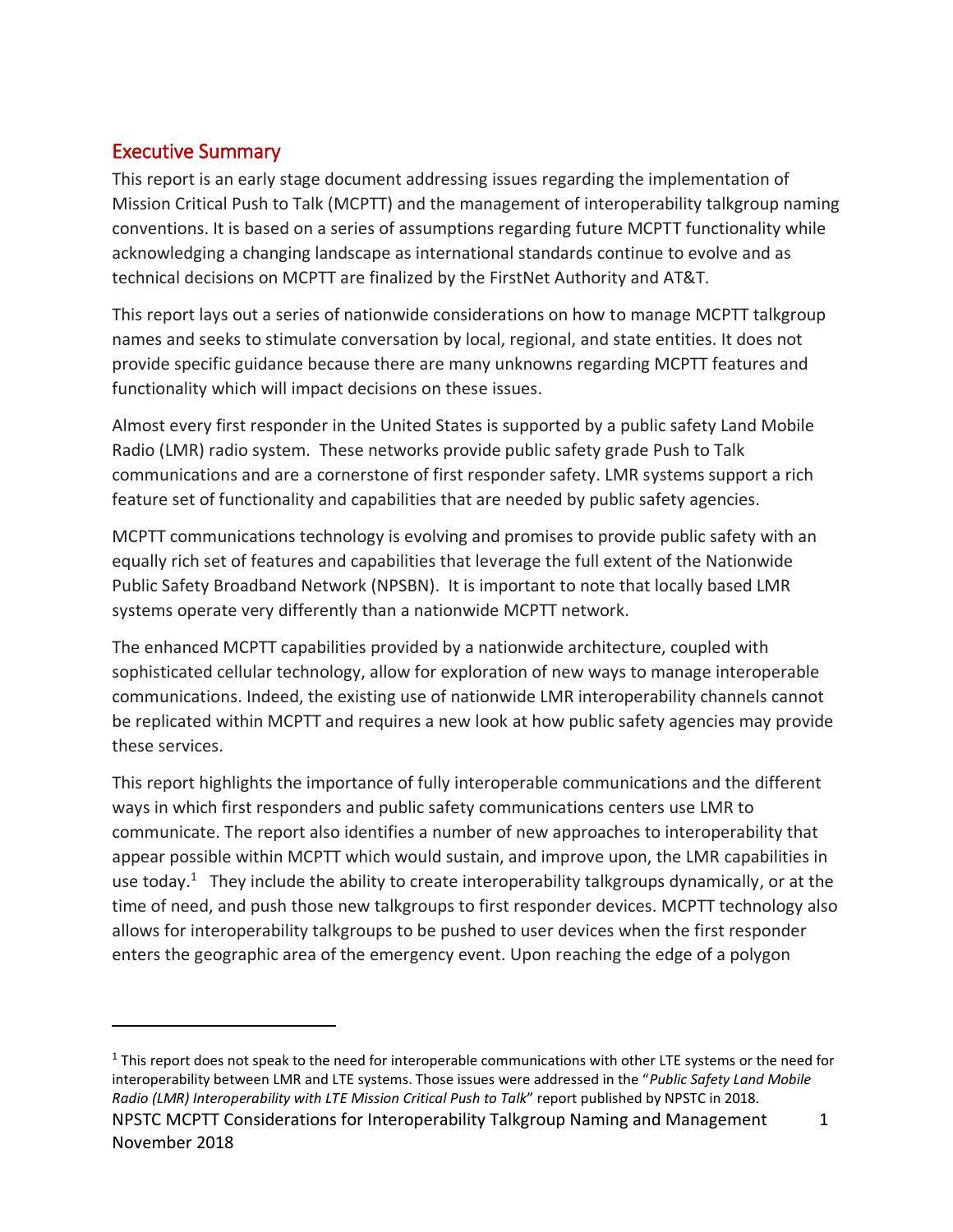created by the communications center or other authorized user, interoperability talkgroups would be automatically loaded to the first responders' MCPTT application.

There are a myriad of governance, policy, and training issues involving MCPTT that will require collaboration among local, regional, tribal, and statewide public safety entities. They include the need for discussions on interoperability talkgroup provisioning and management (e.g., who owns the talkgroup), the need to determine how many MCPTT interoperability talkgroups are needed, how those talkgroups should be allocated, and how interoperability resources are shared with Extended Primary users and other secondary responder entities. It is noted that while this report speaks to the management of talkgroup names for MCPTT interoperability talkgroups, the information is relevant to the naming of all MCPTT talkgroups.

**A key finding of this report is that management of interoperable communications will continue to be handled at the local level and will require extensive collaboration**. An additional key finding is **that MCPTT interoperability talkgroups should mirror the success of nationwide LMR interoperability channels which use standards-based consistent naming** across the U.S. The absence of a standard in MCPTT will create numerous problems as first responders travel into other jurisdictions and attempt to interpret various MCPTT talkgroup names.

Finally, this report recommends that NPSTC continue to monitor MCPTT development and produce future reports as standards and implementation methodologies are finalized.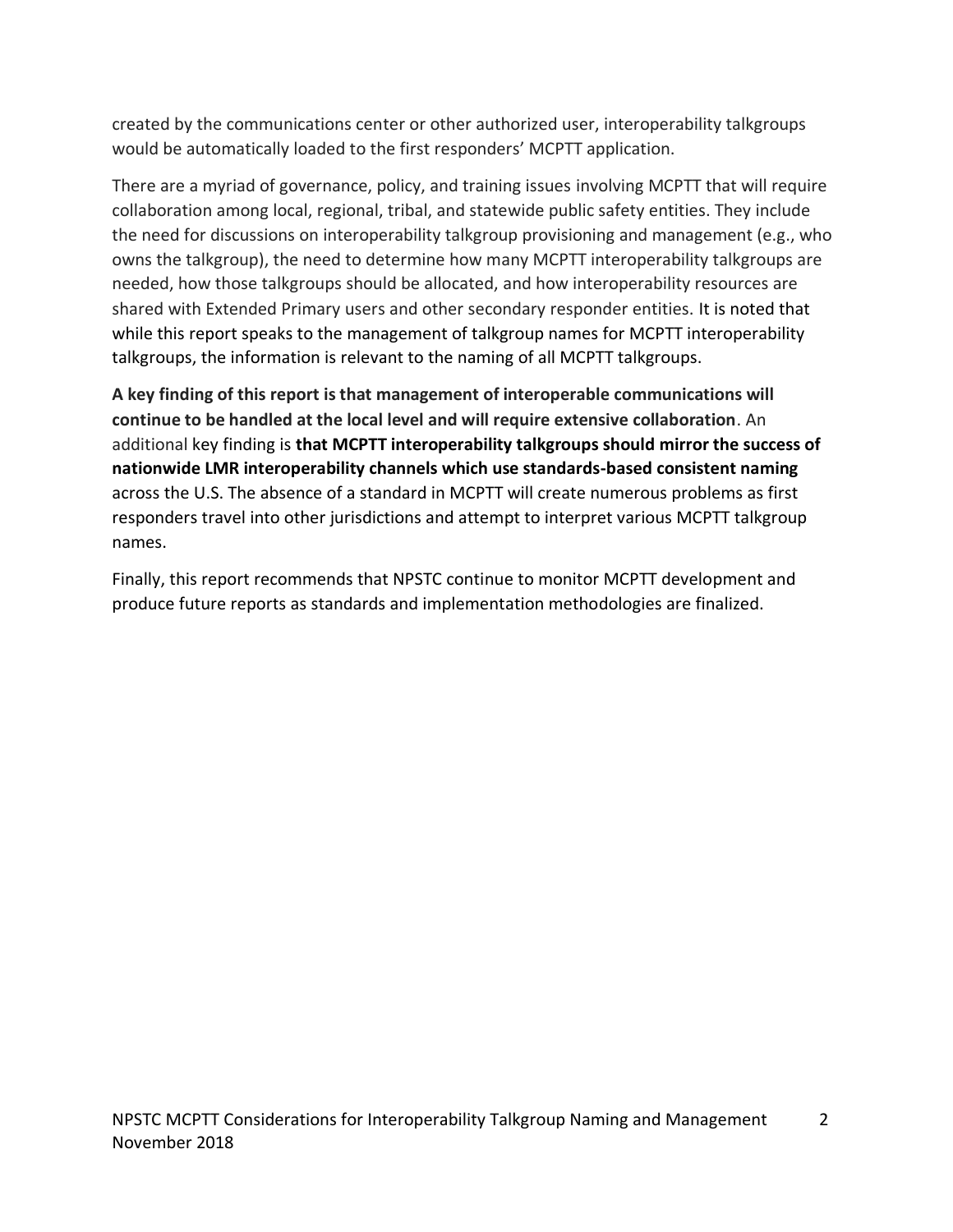### <span id="page-4-0"></span>1. Introduction

 $\overline{a}$ 

This report is designed to highlight a number of issues surrounding the adoption of Mission Critical Push to Talk (MCPTT) by public safety agencies with a focus on the naming of MCPTT talkgroups assigned to support voice communication interoperability.<sup>2</sup> This document provides a high-level discussion of MCPTT and interoperability and assumes that the reader is familiar with the technologies that support public safety broadband. The report also raises a series of questions and implementation issues that require further discussion by local, regional, tribal, and statewide entities as well as the FirstNet Authority and AT&T.

Public safety Land Mobile Radio (LMR) systems today provide the backbone of communications and related command and control systems for public safety agencies. Their use into the foreseeable future is also all but assured given the size, complexity, and cost of these networks and the slow evolution that naturally occurs when first responders consider new technology.

These LMR systems are typically confined to the specific geographic area of the agency, or agencies, being served which may result in a city, county, tribal, or statewide implementation. There may be multiple public safety LMR systems in the same geographic area and they may use more than one type of radio spectrum. For example, the city police department may have an LMR system which is separate from the County Sheriff and a third LMR system may support countywide fire and EMS agencies. This requires a number of technical approaches to ensure that interoperable voice communications can occur between different public safety agencies.

One of the technical solutions to address this issue is the use of discrete nationwide public safety interoperability frequencies (or channels). There are also local, regional, tribal, and statewide radio channels designated solely for public safety communications interoperability. These channels were created to provide inter-agency communications between adjoining departments, between departments in the next county, or with first responders in the next state. Most public safety communications centers have access to, and monitor, a number of interoperability talkgroups and channels.

Push to Talk over Cellular (POC) and Mission Critical Push to Talk (MCPTT) solutions represent an entirely new way of providing interoperable communications. They are based on Long Term Evolution (LTE) cellular technology using IP-based broadband connections. POC and MCPTT represent a shift from local area public safety radio system management to a nationwide public safety network model, which, in the future, will strive to offer ubiquitous coverage across the entire U.S. and its territories.

<sup>2</sup> Please refer to "*Public Safety Land Mobile Radio (LMR) Interoperability with LTE Mission Critical Push to Talk*" report published by NPSTC in 2018 for further background information on MCPTT. [http://npstc.org/download.jsp?tableId=37&column=217&id=4031&file=NPSTC\\_Public\\_Safety\\_LMR\\_LTE\\_IO\\_Repor](http://npstc.org/download.jsp?tableId=37&column=217&id=4031&file=NPSTC_Public_Safety_LMR_LTE_IO_Report_20180108.pdf) [t\\_20180108.pdf](http://npstc.org/download.jsp?tableId=37&column=217&id=4031&file=NPSTC_Public_Safety_LMR_LTE_IO_Report_20180108.pdf)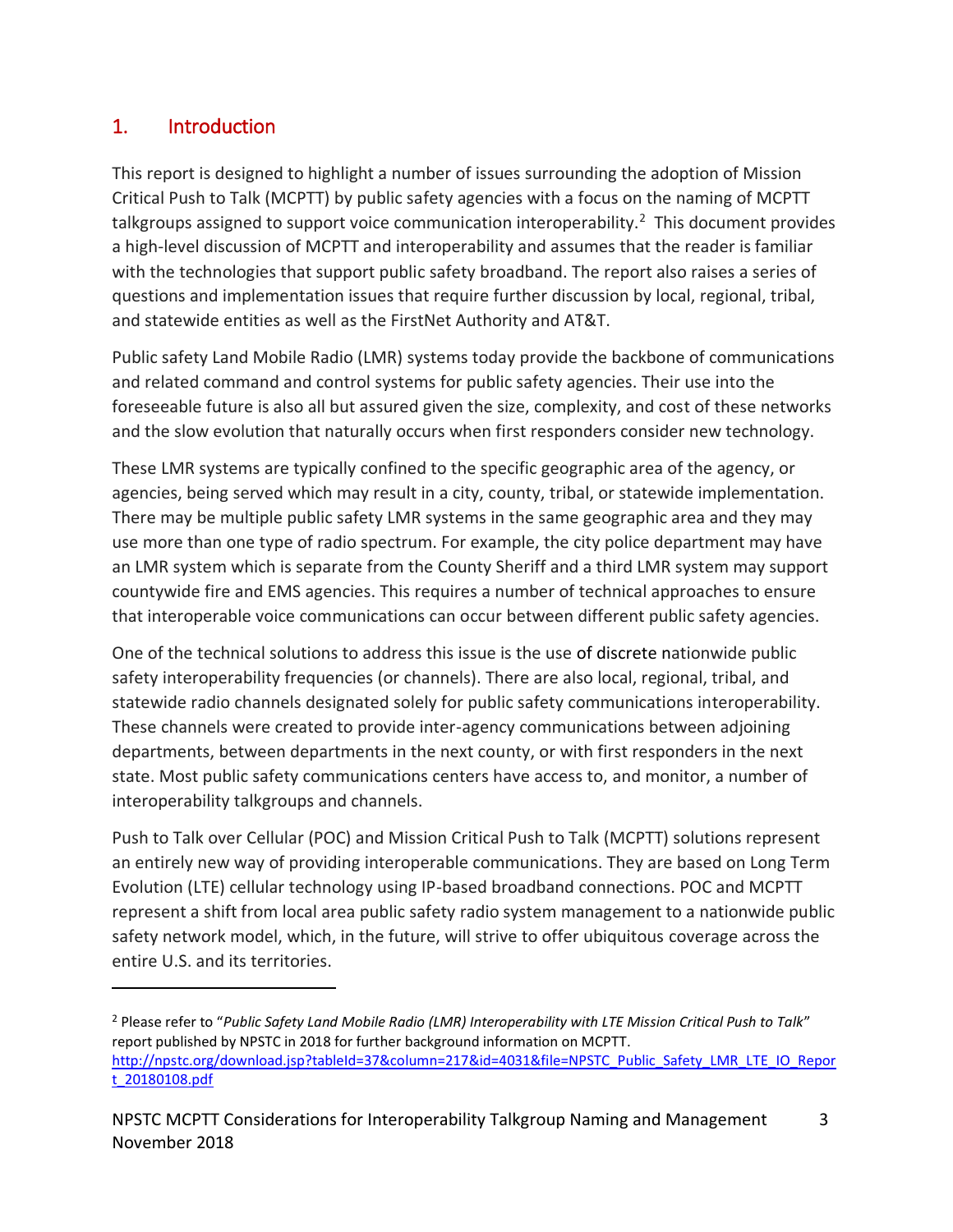The use of a single Nationwide Public Safety Broadband Network (NPSBN) prompts the discussion on how communications interoperability will be managed. There are many instances in which first responders use dedicated nationwide interoperable frequencies to contact nearby agencies for assistance. These include:

- An EMS unit transporting a patient into an adjoining state can switch their 800 MHz radio to frequency 8CALL90 to request assistance from a nearby public safety agency.
- A law enforcement officer transporting a prisoner across the state to a new facility may need to call for help from any nearby agency. They may select frequency VCALL10.
- A fire engine responding to provide mutual aid at a large warehouse fire in an adjoining county may switch to frequency UCALL40 to receive information on the status of the fire and the location of the staging area.

8CALL90, VCALL10, and UCALL40 are all examples of public safety interoperability channels designated by the Federal Communications Commission (FCC) for this specific purpose. They support interagency/inter-discipline communications even in instances where the first responder does not know which agency is nearby. These channels are all assigned nationwide common identification labels (e.g., channel names) that are used by all public safety agencies, thus ensuring that any first responder or public safety telecommunicator can easily locate the correct frequency in their radio or console. The American National Standards Institute (ANSI) has a published standard detailing the official name of each nationwide interoperability frequency.

A key element of this report centers on the question, what is the MCPTT equivalent of 8CALL90 and other nationwide interoperable channels?

To answer that question a group of public safety personnel worked with FirstNet, AT&T, and other industry participants to better understand the architecture and design of MCPTT solutions. It is clear that implementation of MCPTT requires an entirely new way of thinking about public safety communications and interoperability.

MCPTT will be deployed as a nationwide service on the FirstNet NPSBN operated by AT&T. The service must comply with a significant number of standards and other requirements in order to provide "mission critical" capabilities. For example, in order to assure high-speed call set-up times when a first responder presses their transmit button, the service will rely on a set of regionally distributed servers. Management of MCPTT services, including provisioning of service by public safety agencies and control of talkgroups by communications center personnel, will all be supported by a highly sophisticated and distributed network core.

While MCPTT will provide a number of new features and capabilities, it must provide at least the same level of service that public safety agencies receive today from their LMR systems. This

NPSTC MCPTT Considerations for Interoperability Talkgroup Naming and Management 4 November 2018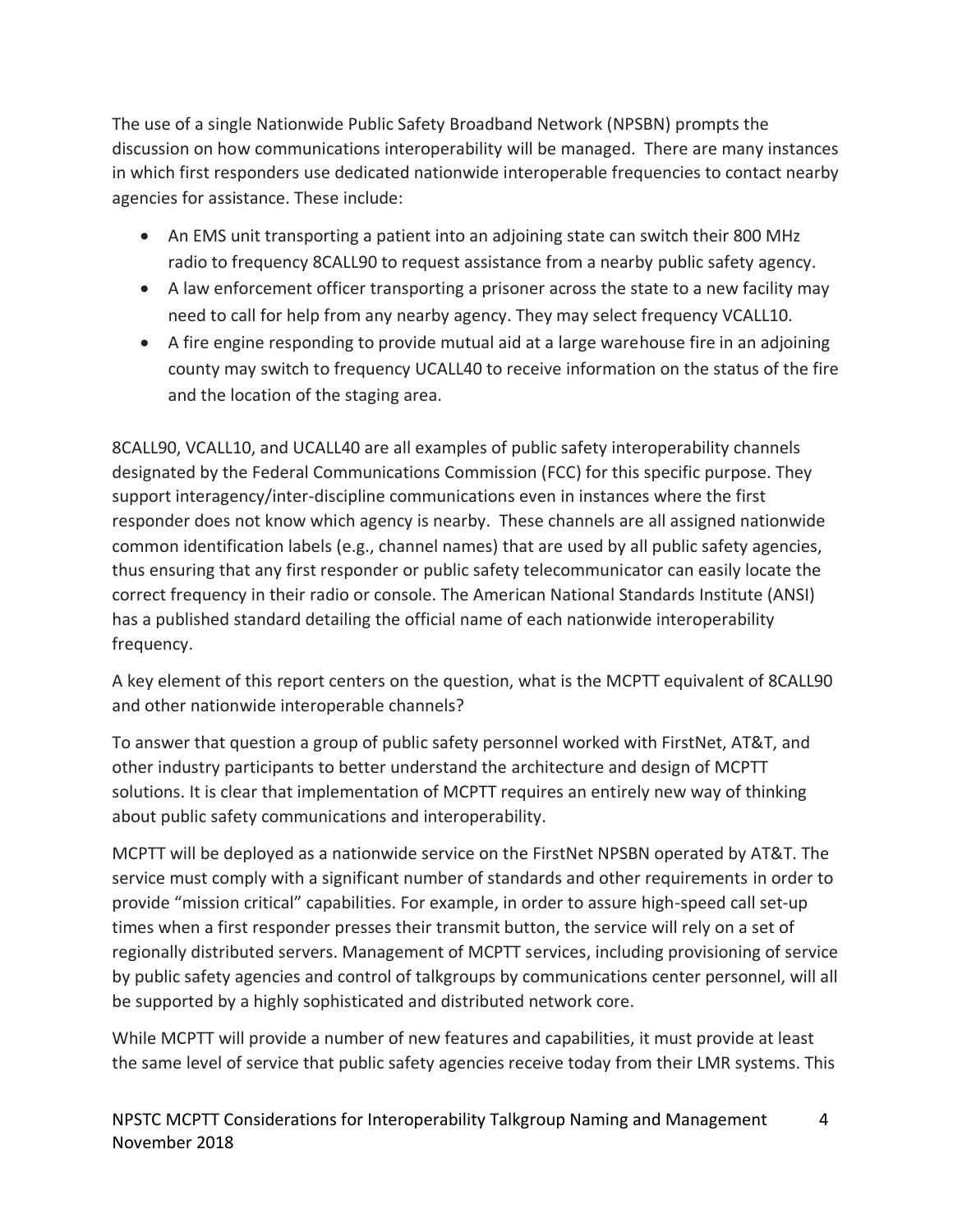includes the ability to support interoperable voice communications for both known and itinerant first responders.

This report highlights the various ways that public safety agencies use interoperable communications resources and highlights a number of issues involving the implementation of MCPTT.

It is important to acknowledge that some of the questions raised in this report cannot be answered at this time. Work is still ongoing in the 3GPP International Standards organization<sup>3</sup> to fully define Mission Critical Services, which includes MCPTT and the interconnection between LMR and LTE broadband networks. The FirstNet Authority and AT&T are still working to define the specific implementation of MCPTT for the NPSBN and some technical decisions on network architecture are pending.

Therefore, this report seeks to identify a set of issues that the FirstNet Authority and AT&T should consider as they finalize their planning for mission critical voice services.

**This document is also intended to encourage additional conversation on these issues and to identify specific components that local, regional, tribal, and state coordinating entities should address as they plan for the implementation of public safety broadband services**

### <span id="page-6-0"></span>2. Use of LMR Interoperability Channels and Talkgroups

Today, public safety communications interoperability is managed in a number of ways using various technology and systems approaches. These include the use of common channels, shared conventional, and trunked radio systems that are available to all first responders, as well as the use of gateway devices and console-based patching, all of which interconnect disparate radio systems. Public safety agencies also provide loaner devices stored in radio caches to ensure that first responders who show up on the emergency scene with incompatible communications equipment may communicate with all other personnel.

Notwithstanding a number of sophisticated technology implementations to support communications interoperability, many public safety agencies depend on the use of a set of nationwide designated interoperability frequencies. These channels are available for interagency coordination almost anywhere in the U.S. and allow a first responder from literally any agency to communicate with another first responder from a different agency.

LMR interoperability solutions support a wide range of first responder communications which include:

<sup>&</sup>lt;sup>3</sup> 3GPP is the Third Generation Partnership Project which creates international standards for LTE and 5G commercial carrier service. www.3gpp.org

NPSTC MCPTT Considerations for Interoperability Talkgroup Naming and Management 5 November 2018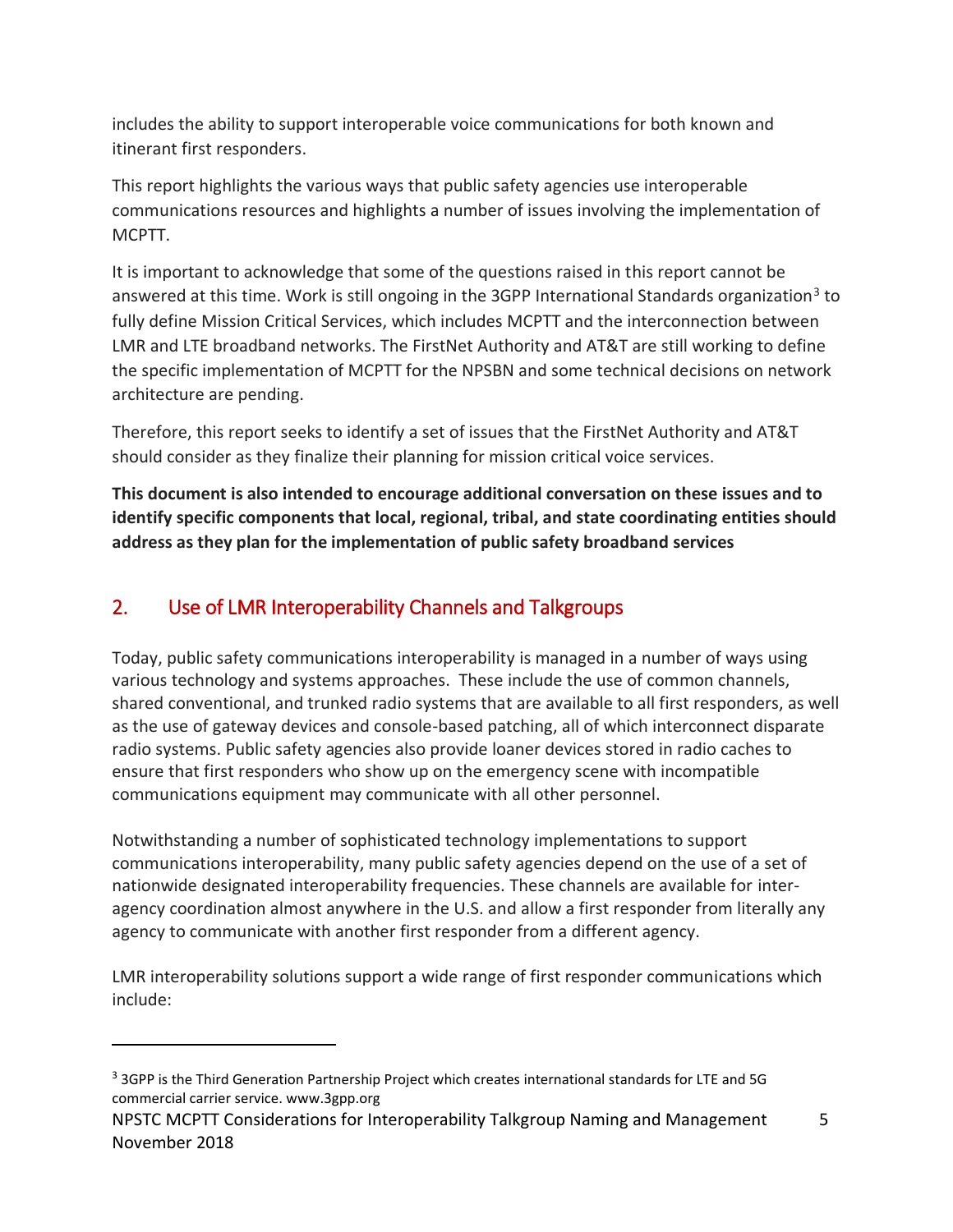- **Calling/Hailing Channels.** These channels are used by first responders who are assisting other agencies and who need information from a dispatch center to support their response or who need immediate assistance from any public safety agency within radio range. Also see: *Itinerant User* below.
- **Short distance, Direct Mode communications.** These channels provide short range, tactical, unit-to-unit communications between first responders from different agencies and are many times conducted in areas that do not have wide area network coverage.
- **Wide area communications between first responders**. These channels provide operational and tactical communications between the communications center and first responders and between groups of first responders who may be from different agencies but who are all either responding to, or on scene of, a major incident or event.
- **Itinerant (out of area) communications.** These channels (also known as Calling Channels) are used by first responders who have traveled out of their normal service area and who need to raise a specific communications center for assistance. These channels also support first responders who need assistance when traveling outside of their home area but who are unsure who to contact or how to contact them.
- **Itinerant (moving) convoy of public safety vehicles.** These frequencies, also known as "travel channels", provide short-range and medium-range communications to support a group of public safety vehicles moving across the U.S. to provide mutual aid. Some of these convoys may be 2 miles in length end-to-end.
- **Air-to-Ground, Vessel-to-Shore Communications.** These channels provide operational and tactical communications between law enforcement, fire suppression, and aeromedical aircraft and designated first responders on the ground. Short-range communications are used to support landing zone coordination and aircraft operations while long-range communications are needed to support information exchange and coordination with inbound aircraft. Communications channels are also needed for marine communications (ship-to-ship, ship-to-shore, ship-to-aircraft).
- **Multi-Jurisdictional/Multi-State surveillance operations.** These channels provide shortrange and wide area communications required by covert law enforcement personnel from multiple agencies who are following suspects across state boundaries.

The Working Group also identified additional considerations that impact the use of LMR interoperability solutions:

• It is common to use multiple interoperability channels and talkgroups simultaneously during large scale incidents and events.

NPSTC MCPTT Considerations for Interoperability Talkgroup Naming and Management 6 November 2018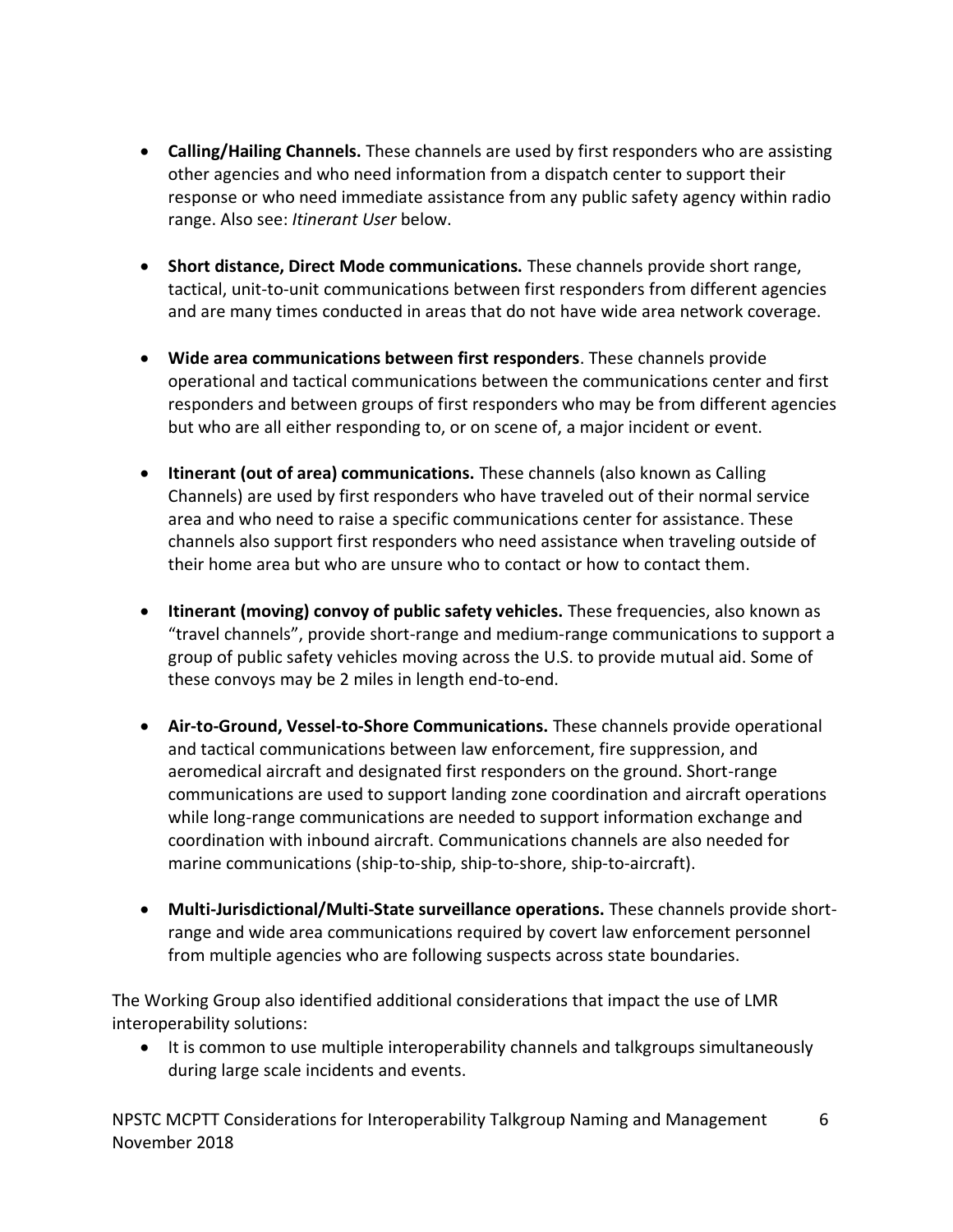- Some interoperable voice communications flow through vehicle-mounted repeaters and other RF relays.
- Some interoperable communications are interworked with other LMR and PTT networks.
- Communication channels and talkgroups should provide flexible support to manage Emergency Button activations and other data elements.

**This report concludes that while MCPTT solutions operate in an entirely different way than LMR, MCPTT talkgroups must be able to support the same types of mission specific communications that are listed above.**

### <span id="page-8-0"></span>3. MCPTT and Talkgroup Management

While MCPTT shares some similarities with public safety P25<sup>4</sup> trunked radio systems the two services are significantly different. MCPTT will operate on a single nationwide network allowing first responders to communicate without regard to their location. MCPTT technology allows first responder subscriber devices to be reprogrammed over the air which may allow new talkgroups to be pushed to user devices based on the first responder's location. The technology may also allow for the creation of dynamic talkgroups that can be created at the moment they are needed.

Based on conversations with technical experts, it is likely that the following types of interoperable talkgroups will exist:

- **Wide Area Fixed MCPTT Interoperability Talkgroups**. These represent designated interoperability talkgroups that are programmed in a subscriber device at the time it is provisioned by the public safety agency. These talkgroups provide coverage across the entire MCPTT service area.
- **Wide Area Dynamic<sup>5</sup> MCPTT Interoperability Talkgroups.** These talkgroups are created instantly at the time they are needed and may be provisioned by the communications center, ICS Communications Unit Leader (COML), or another authorized user. These talkgroups are then pushed automatically by the network to designated subscriber devices, allowing first responders to access the appropriate interoperability talkgroup.
- **Direct Mode Fixed MCPTT Interoperability Talkgroups.** These are direct mode interoperability talkgroups, which are programmed in a subscriber device at the time it

<sup>4</sup> P25 refers to Project 25, a standard created for public safety trunked radio systems.

 $5$  There are a number of important, and, as yet unknown, technical issues and considerations regarding the creation and use of dynamic talkgroups.

NPSTC MCPTT Considerations for Interoperability Talkgroup Naming and Management 7 November 2018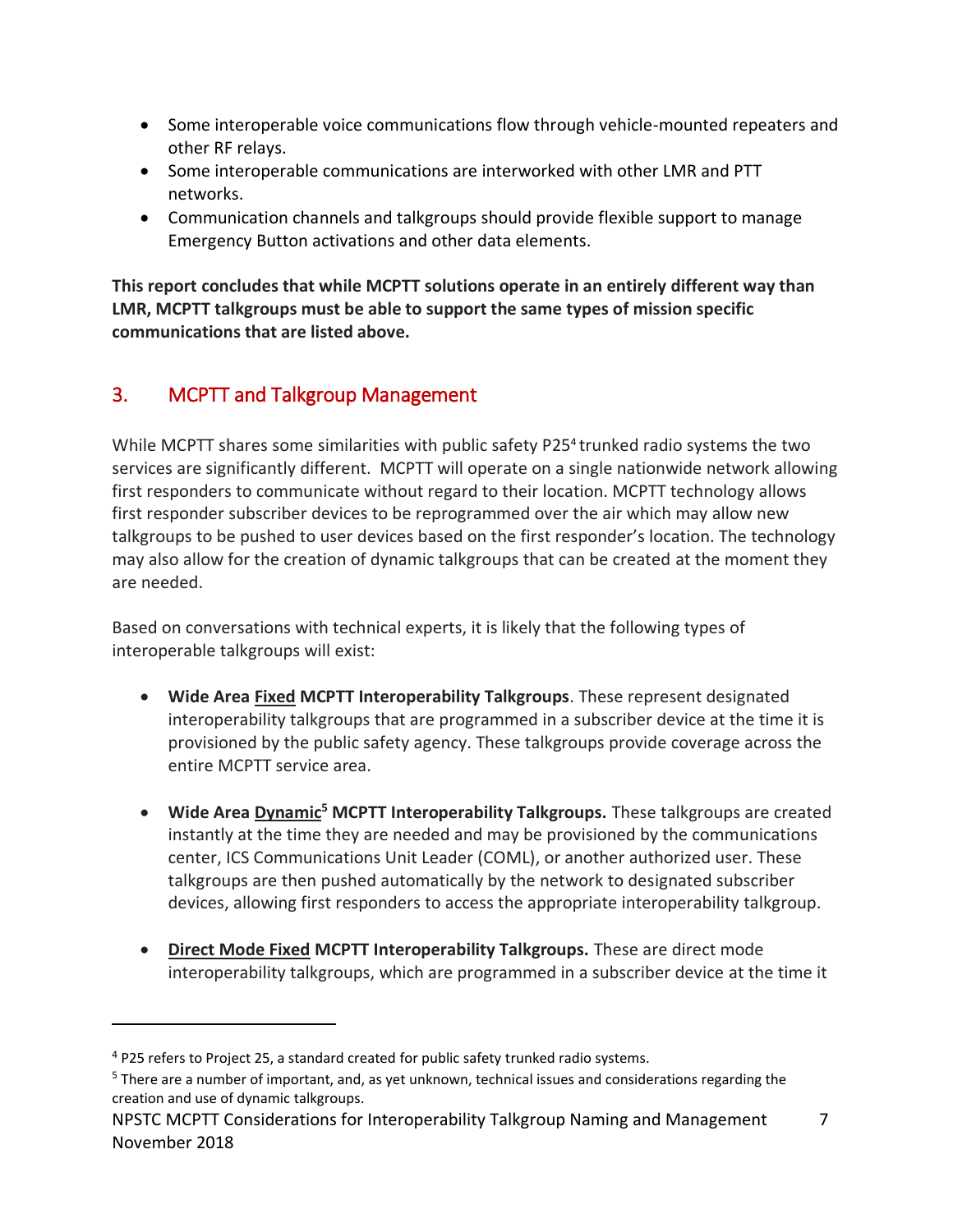is provisioned for service. These special talkgroups allow short distance unit-to-unit communications without accessing any network infrastructure.

• **Direct Mode Dynamic<sup>6</sup> MCPTT Interoperability Talkgroups.** These are direct mode talkgroups that are created instantly at the time they are needed. They may be provisioned by a COML or other authorized user at the scene of the incident and are pushed to a designated set of devices.

There is also a need for fixed PTT interoperability to support coordination between public safety communications centers. It is recognized that this coordination talkgroup or talk path may not require use of MCPTT technology.

Because MCPTT provides nationwide coverage it is not feasible to replicate the same public safety interoperability channel across the U.S. For example, conventional channel 8CALL90 may be programmed into a first responder's LMR radio and allow them to communicate with any other LMR radio network as they travel from state to state. However, in MCPTT if a first responder keyed up a nationwide common talkgroup, it would result in a radio broadcast over the entire coverage area of the MCPTT system<sup>7</sup>.

Geographic partitioning of a common nationwide MCPTT talkgroup, so it would only affiliate users within a specific area, is difficult and is not recommended. This issue highlights a fundamental shift in the management of interoperability for local and state entities:

- Since it is highly unlikely that a set of common MCPTT talkgroups will be assigned for nationwide use, this will instead require the creation of additional local, regional, tribal, and statewide talkgroups to support all types of communications interoperability. Specifically, this means that certain talkgroups must support access by itinerant users from adjoining regions and neighboring states.
- While MCPTT talkgroups can be assigned by an agency to support a particular geographic region, the actual coverage area of the talkgroup will be the entire MCPTT server region. For example, an interoperability talkgroup may be designated for use in the western portion of the state, but the actual radio coverage area of the talkgroup would be statewide.

MCPTT technology also allows for talkgroups to be pushed to subscriber devices based on geography, assignment, or need. This means that a first responder's device does not need to be loaded with dozens of MCPTT interoperability talkgroups to support all possible configurations

<sup>&</sup>lt;sup>6</sup> Standards work continues to evolve on Direct Mode services, which are also known as "Pro Se" services in LTE. Some of the functionality for direct mode talkgroups and devices is unclear at this time.

NPSTC MCPTT Considerations for Interoperability Talkgroup Naming and Management 8  $<sup>7</sup>$  MCPTT uses regional servers to support high-speed call set up times and talkgroups typically provide coverage</sup> throughout the entire area of the server region. A single MCPTT server region may cover multiple states.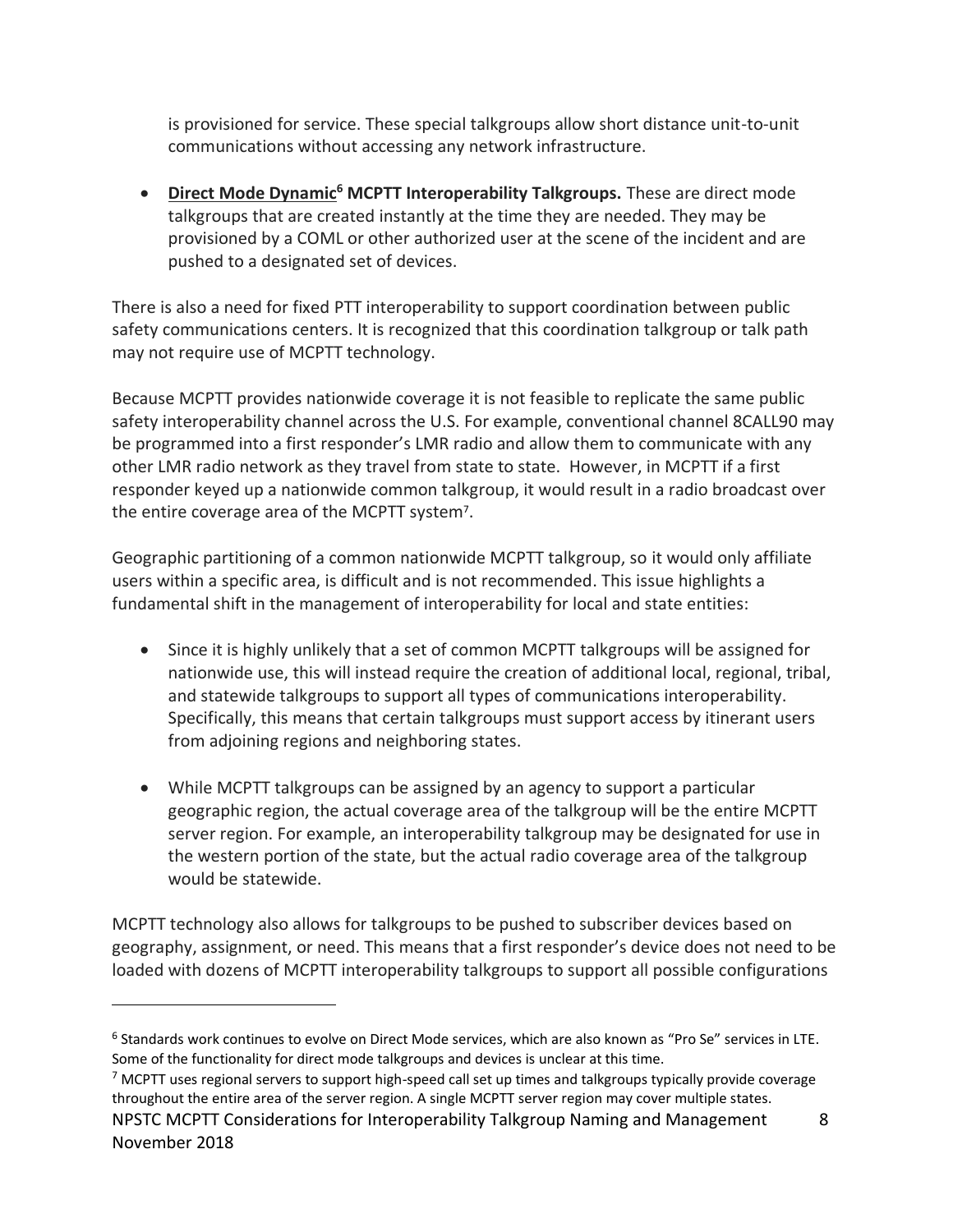of response. Specialty talkgroups that are needed would be made available to the first responder automatically based on their location or the incident to which they were responding.

- Fixed interoperability talkgroups would still be programmed into the subscriber device at time of provisioning by the agency. This would provide a baseline set of interoperability resources.
- Specialized interoperable talkgroups may be pushed to the subscriber device automatically as the first responder enters a specific geographic area (e.g., a polygon created by the communications center or COML which denotes the incident area). This may include talkgroups created to manage a large incident in which law enforcement, fire, and EMS each need their own talkgroups to coordinate activities.
- Interoperability talkgroups may also be pushed to the subscriber device by the communications center or COML at the time the dynamic talkgroup is created for a specific incident purpose. This allows mutual aid units to join an interoperability talkgroup prior to their arrival at the incident scene.

The application that supports MCPTT user devices and consoles may also provide features and capabilities to help distinguish between and among various interoperability talkgroup options:

- Color coding and other symbology may be used to distinguish between law enforcement, fire, EMS, and Calling/Hailing assignments.<sup>8</sup>
- Color coding and other symbology may be used to indicate which talkgroups are actively monitored by a communications center vs. other talkgroups that are used for on scene tactical communications and which are not monitored.
- Segregation of different types of talkgroups may be managed through the use of folders or tabs on the user device or console (e.g., allowing separation of fixed vs. dynamic or between wide area and direct mode talkgroups).

This wide-ranging flexibility, with the creation and usage of MCPTT interoperability talkgroups, will likely result in these resources being managed at the local level (by city, county, regional, tribal, and state authorities). While some of this coordination is done today to manage public safety LMR systems, MCPTT creates a series of new challenges that will require statewide and nationwide collaboration.

NPSTC MCPTT Considerations for Interoperability Talkgroup Naming and Management 9 November 2018  $8$  It is recognized that not all devices may support color coding and that the use of other symbology would be complementary (and necessary for first responders who have visual impairments that prevent color awareness).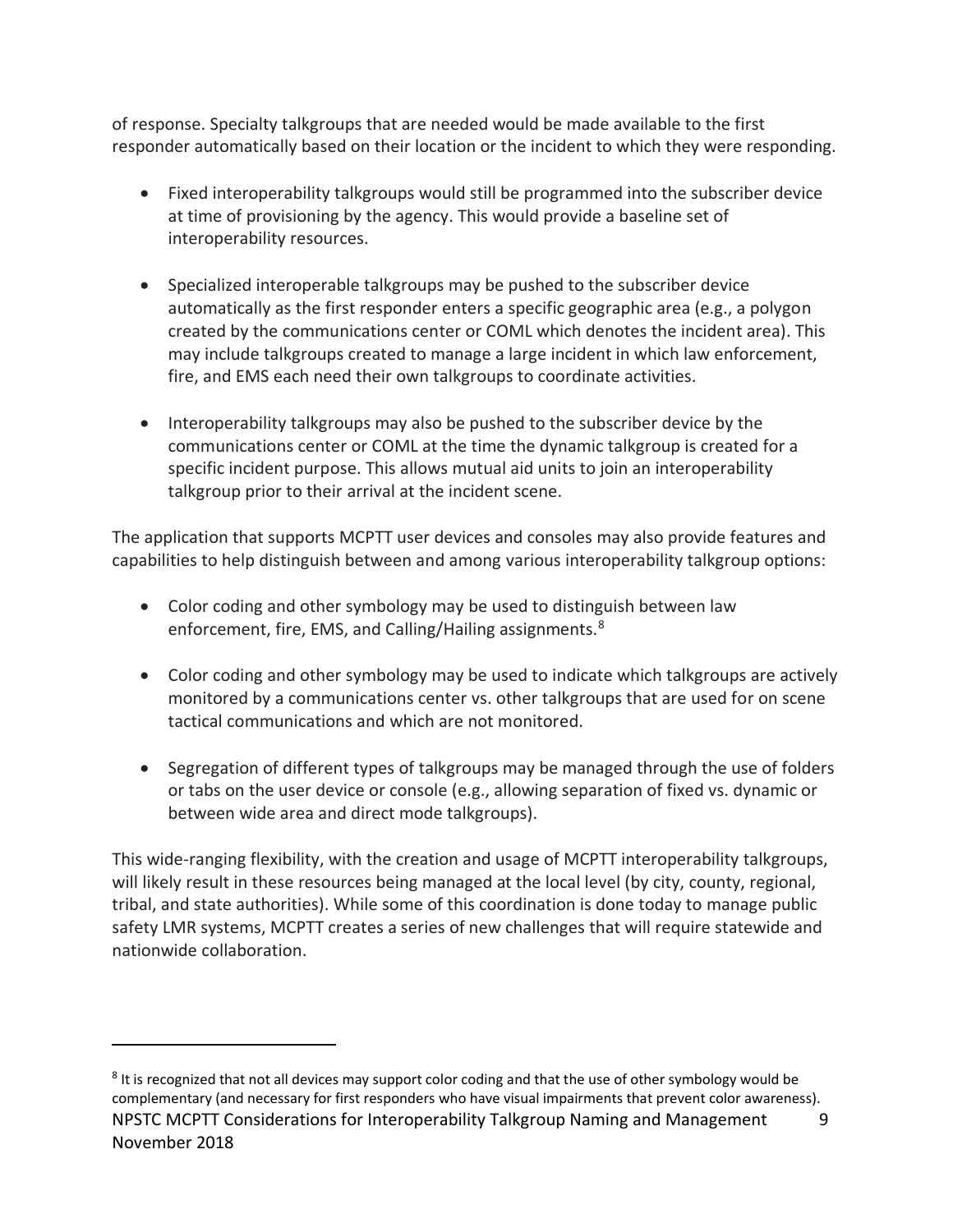# <span id="page-11-0"></span>4. MCPTT Interoperability Talkgroup Naming Considerations

This report recognizes that it is too early in the technology development and adoption cycle to recommend a standardized naming convention for MCPTT interoperability talkgroups. However, the assignment of names to local, regional and statewide interoperability resources is a critical issue. The naming convention requirements also extend to regular operational talkgroups used by public safety agencies for daily response. Since any MCPTT talkgroup can be shared with almost any other MCPTT device, the talkgroup name takes on enhanced significance.

Consider this example when a fictitious public safety agency created a name9 for an interoperability talkgroup that resulted in confusion when it was shared with an adjoining agency.

*The Adams County Sheriffs' Office operates a countywide MCPTT talkgroup called "County OPS" to support coordination between law enforcement, fire, and EMS personnel. Baker County first responders need access to this talkgroup because they frequently provide mutual aid to Adams County. Adams County agrees and shares this talkgroup with Baker County users. Baker County first responders now have a new talkgroup in their MCPTT radios called "County OPS." The name does not distinguish that it is an Adams County talkgroup and Baker County cannot modify the name of the talkgroup in their devices. The talkgroup name is somewhat ambiguous and creates confusion when first responders are trying to select an appropriate interoperability resource.*

It is clear from this example that attention must be paid to the naming of all MCPTT talkgroups and special attention must be paid to those designated for interoperability. The following issues are important elements of this discussion:

- Mixed Mode devices, that support LMR and LTE/MCPTT, will provide access to both types of talkgroups, emphasizing the need for unique naming conventions to distinguish the talkgroup types and capabilities.
- Talkgroup names need to be "*easy to speak*" over the radio without ambiguity or confusion. They must also be easy to understand with special attention to "how they sound" when used.

<sup>9</sup> Existing standards do not provide sufficient specificity in the area of talkgroup naming and it appears, as of the writing of this report, that a talkgroup name is fixed by the originating agency that creates it. Unlike in LMR, where a channel and talkgroup name can be edited in the radio programming software, these MCPTT talkgroup names are the same for all users.

NPSTC MCPTT Considerations for Interoperability Talkgroup Naming and Management 10 November 2018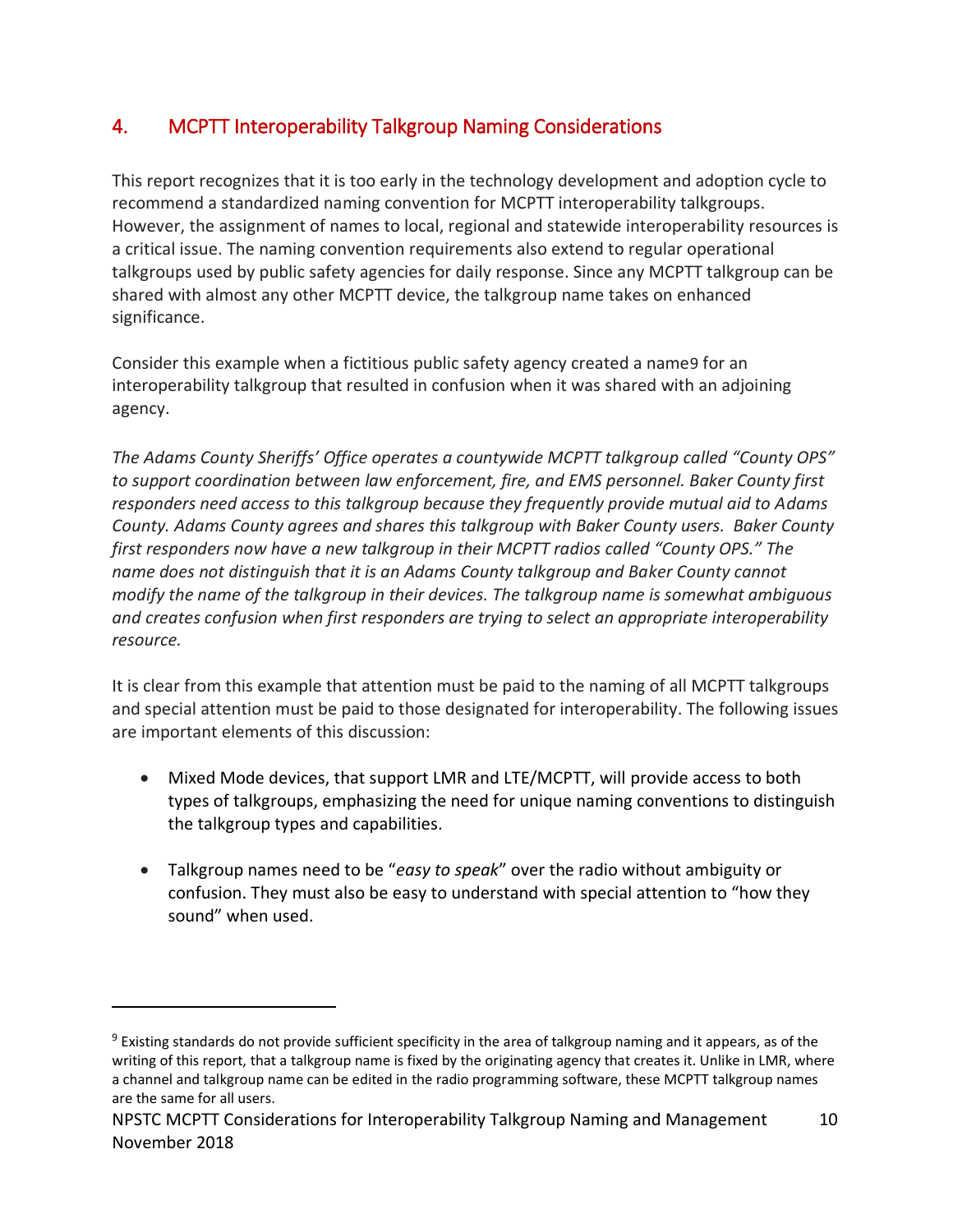- Talkgroup names need to be "easy to read" on a radio device display. Long text names do not translate well on certain devices that only support shorter character displays.
- Today, many local, regional, tribal, and state-designated LMR interoperability channels use highly variable and non-standardized naming conventions. These naming conventions may require additional scrutiny before being applied to an MCPTT talkgroup matrix.
- Many states use an alpha or numeric prefix to denote a particular geographic area, homeland security region, public safety discipline, or function assigned to the channel. However, most do not include any prefix that identifies their state. MCPTT interoperability talkgroups will provide service to itinerant users who have crossed state lines.
- How should states, regions, tribal, and local agencies provide MCPTT access to itinerant public safety users who are traveling through their area and need assistance? Should a particular talkgroup be designated as a calling channel for this purpose and available to "any" first responder who is in their geographic area? This type of service would be needed to mirror the capability of FCC-designated nationwide channels. It should also be noted that Extended Primary Users10 may also have access to public safety interoperability talkgroups to coordinate their response. These secondary responders may also be itinerant users who need access to a local agency.
- As noted above, MCPTT talkgroup names are assigned by the agency that creates the talkgroup. The talkgroup name is fixed in the MCPTT system and cannot be edited by other agencies which place the talkgroup in their subscriber devices. This requires regional collaboration among all public safety agencies to discuss talkgroup naming strategies that avoid ambiguous and duplicative names.
- MCPTT interoperability talkgroups may need a prefix that identifies them as a talkgroup on the NPSBN. This differentiates the MCPTT talkgroups from other LMR talkgroups that are either present in the same device (e.g., a dual mode radio) or are displayed when patching LMR and MCPTT talkgroups.
- What prefix should be used nationwide for consistency with this approach? Many of the suggestions discussed by public safety representatives were problematic.<sup>11</sup>

<sup>&</sup>lt;sup>10</sup> Extended Primary is a term used by the FirstNet Authority to denote secondary entities that provide support to public safety agencies at the scene of an emergency. They may include public transportation, utilities, and other critical infrastructure entities.

<sup>&</sup>lt;sup>11</sup> Examples of proposed prefixes include "FN" to denote FirstNet, but there were concerns about MCPTT talkgroups on other commercial and private networks. "BB" for Broadband was offered but might be confused with the digits "88" and "NPSBN" was offered, but it is too long to be used as a prefix.

NPSTC MCPTT Considerations for Interoperability Talkgroup Naming and Management 11 November 2018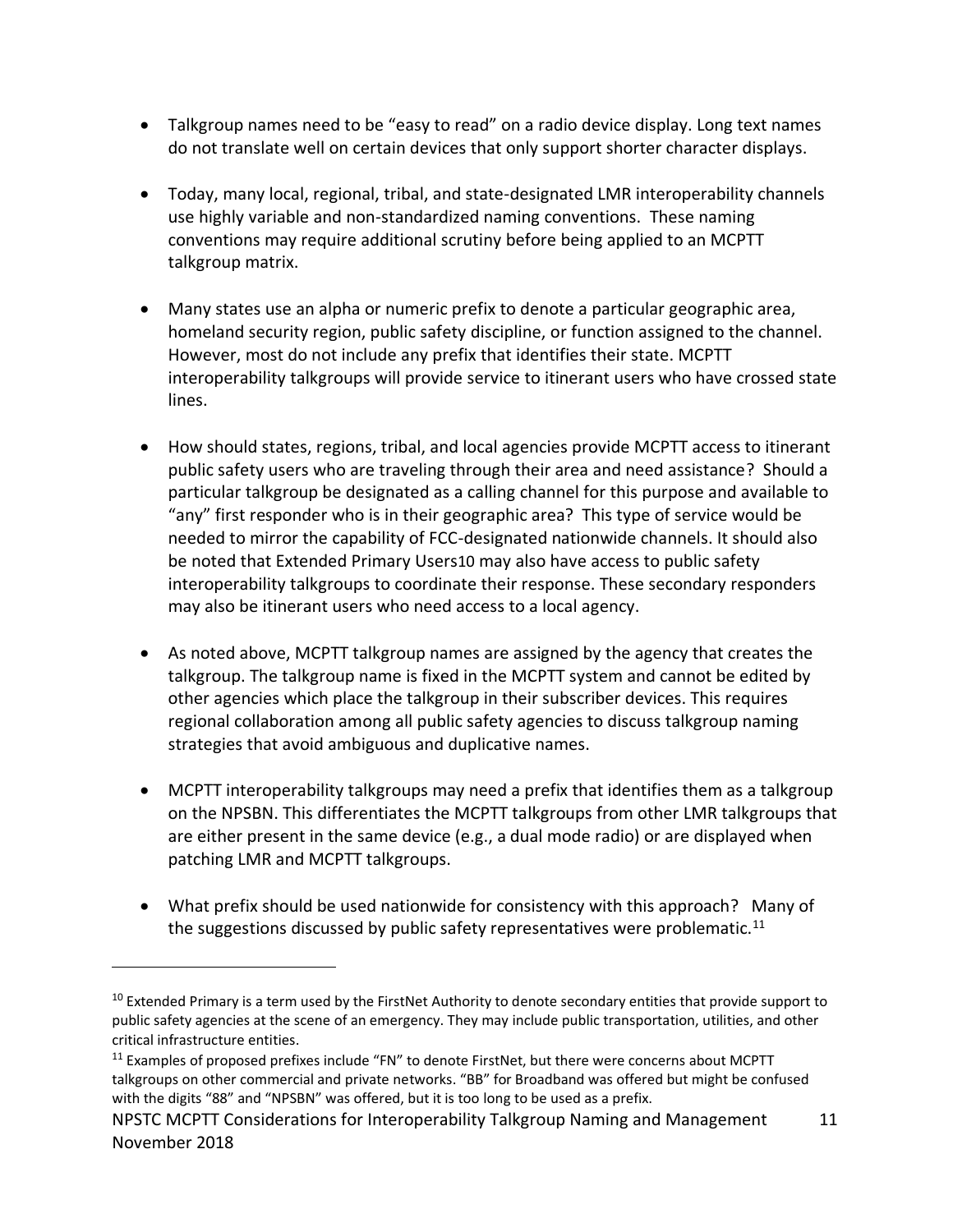- MCPTT interoperability talkgroups may need a designator that identifies their state of origin.
	- $\circ$  The two-character state abbreviations used by the U.S. Postal Service were recommended for consideration. These postal codes also include Canadian provinces which would support identification of Canadian MCPTT talkgroups.
	- $\circ$  The designator "US" could be used for federal agencies.<sup>12</sup>
- MCPTT interoperability talkgroups created for a **discipline specific** use may need an appropriate designator.
	- $\circ$  This would be similar to how 700 MHz interoperability channels are labeled, which includes LAW, FIRE, EMS, etc.
- MCPTT interoperability talkgroups created for **specific functions** may need an appropriate designator.
	- $\circ$  This could be similar to how 700 MHz interoperability channels are labeled which includes CALLING, ATG (Air-to-Ground), TAC, etc.
- MCPTT interoperability talkgroups created for **Direct Mode** usage should have a specific designator. These talkgroups have unique coverage and data sharing limitations and should be appropriately identified.
- **Dynamically created** MCPTT interoperability talkgroups should have a specific naming designator. These talkgroups are created "on the fly" by the communications center or COML to support a specific function at a particular incident.
	- o Elements of the dynamic talkgroup name should include the **incident name and the function or discipline** assigned to that talkgroup (e.g., is the MCPTT talkgroup for law enforcement traffic control at the scene of a 2nd alarm warehouse fire or is it an MCPTT fire department talkgroup used for evacuation?).
	- o The date may need to be included in the MCPTT talkgroup name to help identify currently active dynamic talkgroups.
	- Dynamic talkgroups may be pushed to first responder devices; personnel are then directed to switch to them. Extensive policy discussions will be needed to ensure that these talkgroups appear on designated communications center consoles and that there is a procedure to account for personnel who transition back from the dynamic talkgroup to a regular agency operations talkgroup.
	- The use of icons on the MCPTT device display may be useful to designate some elements of an interoperability talkgroup. For example, should an icon be used to

 $12$  U.S. federal agencies may require additional identification naming schemes beyond the use of a "US" suffix. This report does not include any specific federal guidance.

NPSTC MCPTT Considerations for Interoperability Talkgroup Naming and Management 12 November 2018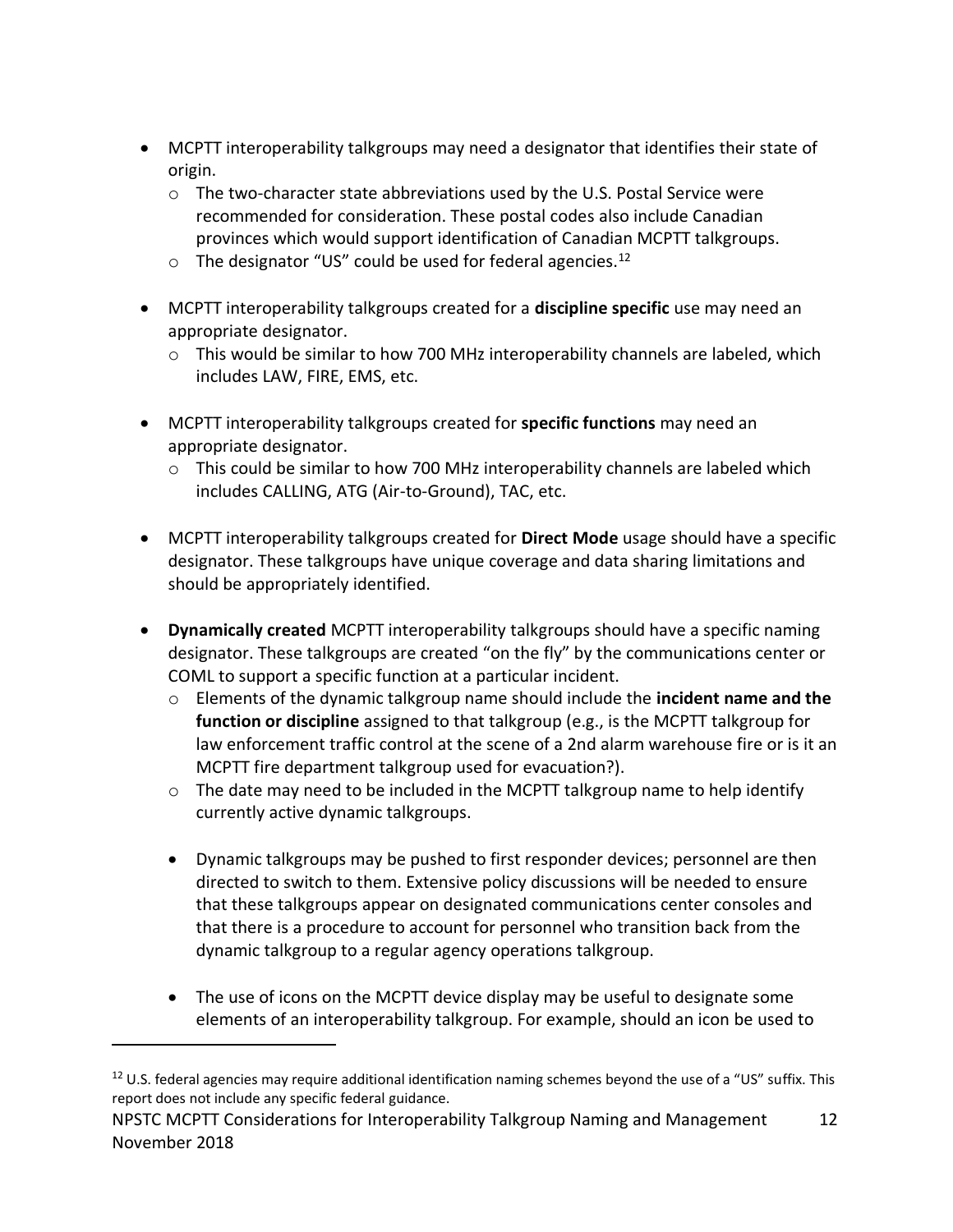denote that a talkgroup is a direct mode channel or a dynamically created talkgroup?

**Finally, a key finding of this report is that MCPTT interoperability talkgroups should mirror the success of nationwide LMR interoperability channels that use standards based consistent naming across the U.S.** The absence of an adopted standard will create numerous problems as first responders travel into other jurisdictions and attempt to interpret various MCPTT talkgroup naming constructs.

# <span id="page-14-0"></span>5. Policy and Technical Considerations

There are a large number of significant policy and technical considerations regarding the creation of a standardized nationwide interoperability capability on the NPSBN. Some of these issues must be resolved by the FirstNet Authority and AT&T while others are under the purview of state, regional, tribal, and local public safety entities.

States, regions, tribal, and local public safety agencies need to consider the following steps in creating standardized interoperability policies:

- Develop or update a governance structure to manage the ownership of MCPTT interoperability talkgroups. Ownership impacts which public safety entity creates and manages the talkgroups, including providing authority for other agencies to use the interoperability resources.
- Determine how permissions for access are managed. Which first responder agencies or first responder units are authorized to access a specific MCPTT interoperability talkgroup? How are itinerant first responders, coming from areas beyond the region, granted permission to access specific MCPTT interoperability talkgroups? How is access granted to Extended Primary users?
- Create a matrix of MCPTT interoperability talkgroups which will support local, regional, tribal, and statewide communications.
- Create SOPs that will direct appropriate access and utilization of MCPTT interoperability talkgroups.
- Determine how updated information will flow to public safety agencies regarding which MCPTT talkgroups are in service, which agencies are monitoring them, and how notification is made when new interoperability talkgroups are created.
- Determine where MCPTT interoperability information will be housed for distribution to public safety agencies (e.g., will this information be included in the SCIP, TICFOG, etc.).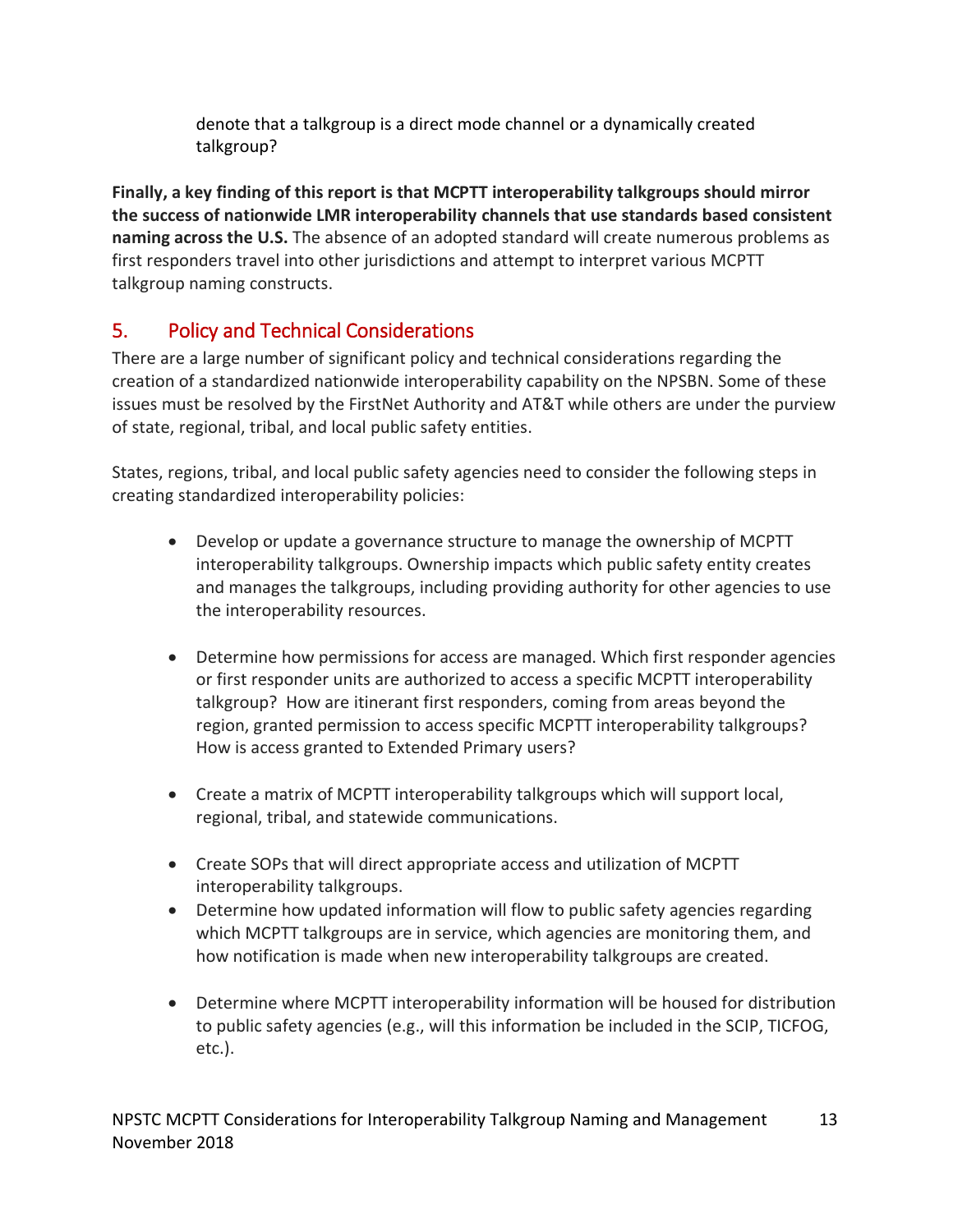- Create a training plan that directs first responders and communications center personnel on the use of MCPTT interoperable talkgroups.
- Monitor MCPTT interoperability resources to ensure appropriate utilization and to encourage daily use.
- Develop a better understanding of how dynamic talkgroups will function. For example, how long does a dynamic talkgroup created for a warehouse fire remain active in the system and visible on first responder devices?

The following technical issues were identified as being significant to the implementation of MCPTT interoperability talkgroups:

- MCPTT interoperability talkgroups may be pushed automatically to public safety devices when a first responder enters a specific geographic zone. $^{13}$ 
	- $\circ$  Public safety agencies need to consider how this is managed, including who creates the polygon (e.g., which communications center), the optimal size of a polygon, and how these new talkgroups appear in subscriber devices.
	- o In what cases are first responders directed to switch to this new MCPTT interoperability talkgroup and in what cases are first responders automatically regrouped to the new talkgroup.
- Geographically based MCPTT talkgroups may need to be pushed to the device of a user who is responding from outside of the polygon (e.g., a fire engine providing mutual aid is responding from an adjoining county but needs to communicate with units already on the scene).
	- $\circ$  Public safety agencies need to consider how this is managed, including situations in which different communications centers support responding units.
- MCPTT talkgroups may be pushed manually to public safety devices by the communications center, COML, or another authorized user.
	- $\circ$  Public safety agencies need to consider how this is managed, including which talkgroups are used and for what purpose.

There are likely a number of additional policy and technical considerations that will surface as more decisions are made regarding the implementation of MCPTT. A key aspect of this chapter is the need for local, regional, tribal, and state entities to develop the relationships and governance structures necessary to address these issues.

 $13$  This may be a fixed zone that exists on a continuous basis or an ad hoc zone/polygon created by the communications center or incident communications personnel.

NPSTC MCPTT Considerations for Interoperability Talkgroup Naming and Management 14 November 2018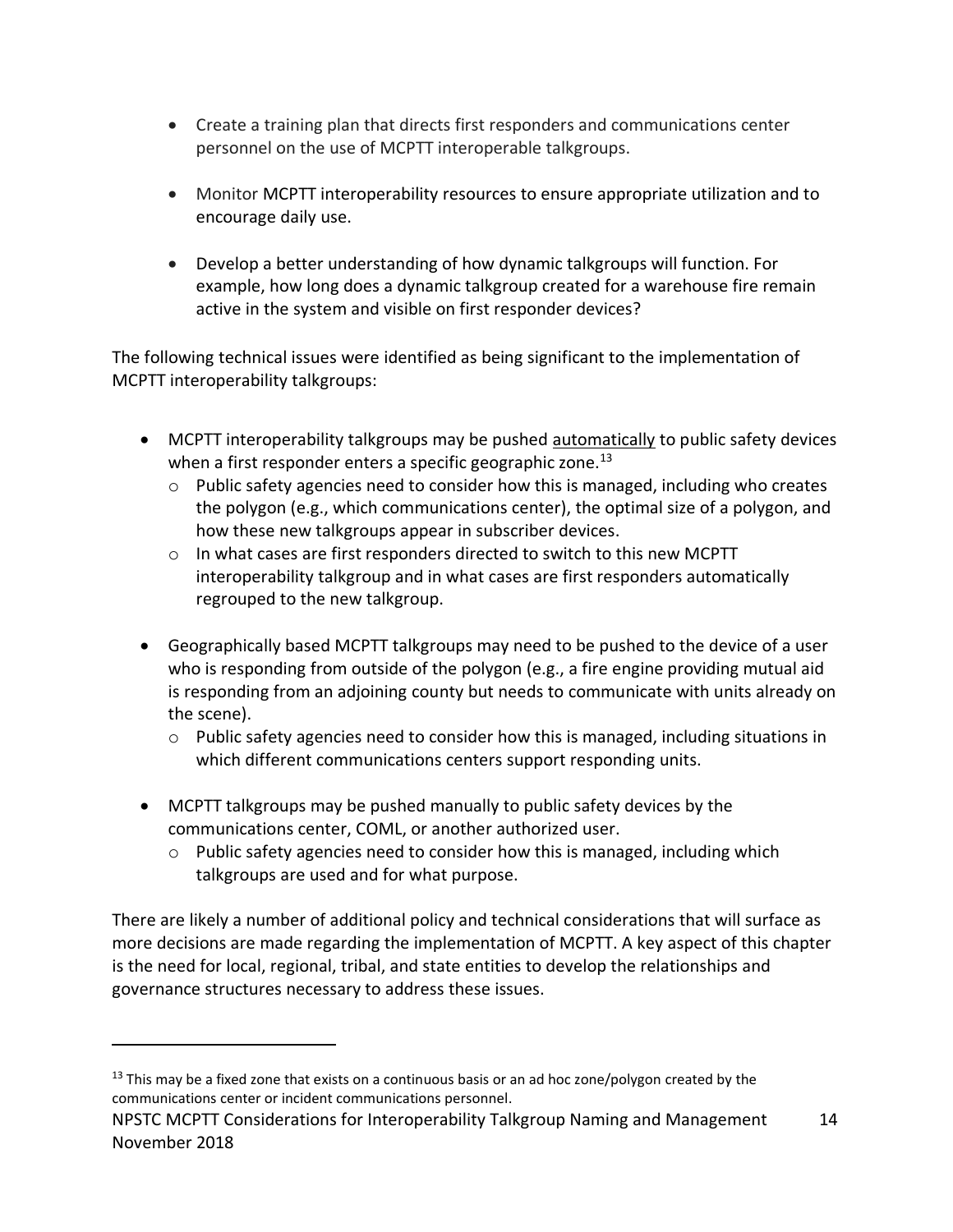# <span id="page-16-0"></span>6. Recommendations and Next Steps

**This report includes a series of high-level recommendations and next steps which are designed to advance the conversation regarding MCPTT interoperability talkgroups.** 

- **1. Further study of MCPTT interoperability talkgroups is needed** as standards evolve and as implementation decisions are made by the FirstNet Authority and AT&T.
	- NPSTC should continue to monitor this issue and identify additional areas for discussion based on the future landscape of MCPTT.
- **2. The FirstNet Authority and AT&T should keep public safety agencies and associations informed** as decisions are made that will impact MCPTT talkgroups, especially issues that may impact their use for interoperability**.** 
	- Statewide Interoperability Coordinators (SWICs), FirstNet State Single Point of Contact (SPOCs), and other state, regional, tribal, and local coordinating entities need this information to properly plan for these communications resources.
- **3. Each state should collaborate with appropriate regional,** tribal, and local entities to coordinate the planning and implementation of MCPTT Interoperability Talkgroups.
	- Statewide interoperability entities, including SWICs, SPOCs, and Statewide Interoperability Executive Committees (SIEC), would likely take a lead role in coordinating this effort.
- 4. **A common naming scheme should be established by the FirstNet Authority** with input from the FirstNet Public Safety Advisory Committee (PSAC), which will easily identify designated MCPTT interoperability talkgroups and distinguish between the different types of interoperability talkgroups noted in this report.
	- This should be done on a nationwide basis for consistency.
	- The naming scheme should be enforced through edit checks contained in the Local Control portal software used to create MCPTT talkgroups.
	- Consideration should be given to adopting the two-letter postal code, which will identify the state, another prefix noting which region of the state (or which county) the talkgroup is designed for, the type of MCPTT talkgroup (regular, dynamic, direct mode), and the specific functional use allocated for that talkgroup (Calling, Tactical, Law, Fire, EMS, etc.).
	- Care should be taken to avoid conflicts with existing ANSI standard channel names and other nationwide designated naming schemes. For example, trunked talkgroups